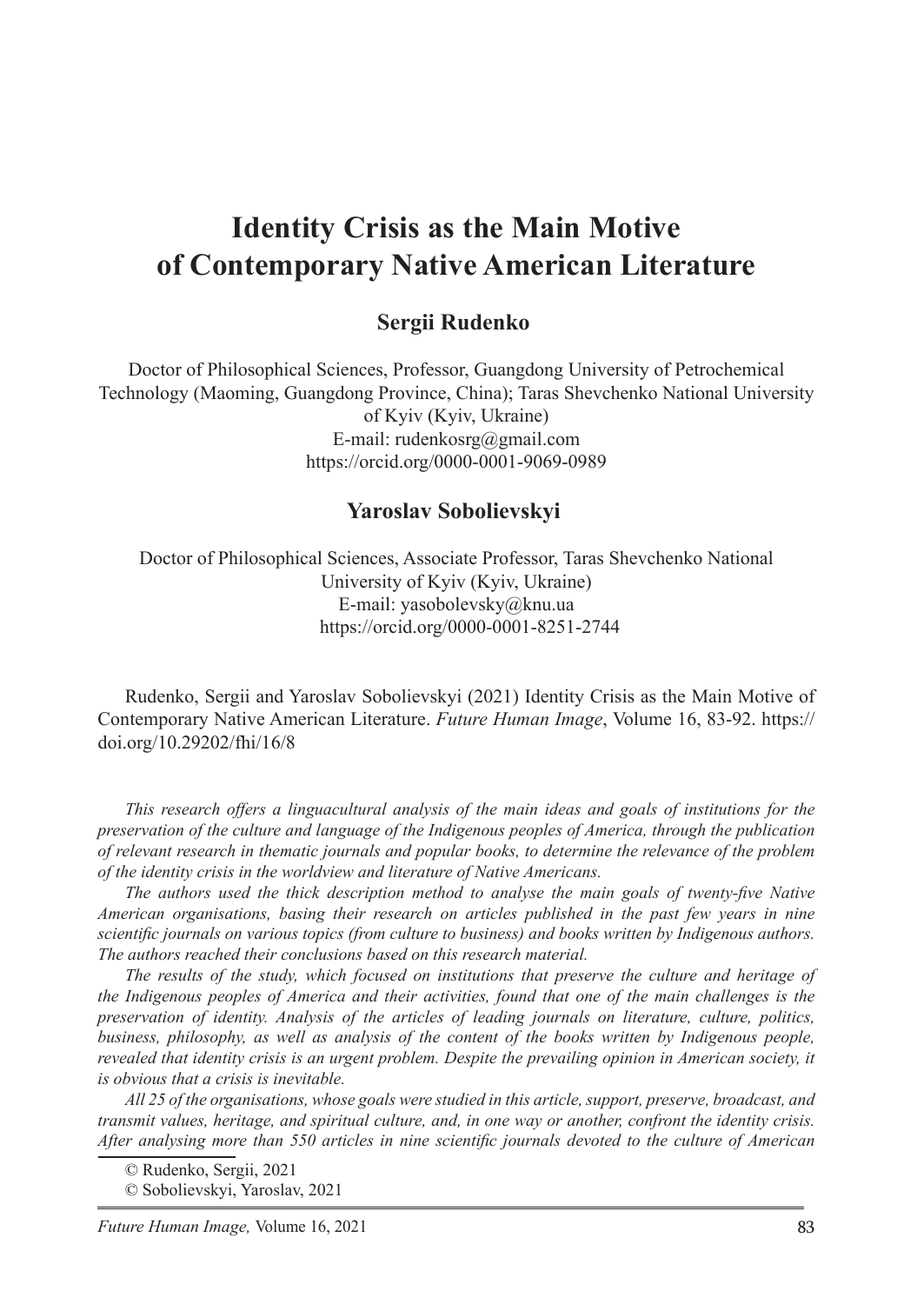*Indians, it was found that the vast majority of materials directly or indirectly relate to the problem of the crisis. To count the exact number of articles in which this problem is raised, in our opinion, is impossible due to subjective views, but we argue that this percentage is very significant. Almost all materials in one way or another relate to the problem of an identity crisis.*

*Keywords: Native American Literature, American Culture, Identity Crisis, Self-Identity*

Received: 27 August 2021 / Accepted: 20 September 2021 / Published: 15 November 2021

#### **Introduction**

"When questioned by an anthropologist on what the Indians called America before the white man came, an Indian said simply, 'Ours'" (Deloria, 1969: 166). This quote characterises the dramatic nature of the acculturation process of Native Americans and European colonists. As a result of this process, the aborigines lost their territories and their language, culture, and worldview. On the one hand: "language as an intrinsic property of man, as his research focused not on individual national languages but also on general linguistic characteristics" (Sobolievskyi & Liebiedieva, 2021: 109). But on the other hand, it is difficult to argue with the meaning of language for the national question, culture, and self-identity. In this study, we approach the problem of language in a complex manner.

In fairness, it should be clarified that there are exceptions to this generalisation. For example, thanks to the writing of the Europeans, it was possible to preserve the heritage of the Indigenous authors. Thanks to missionary activities, the cultural heritage was preserved. "Since their first contact with Westerners, Native Americans have faced open racism, indifference on the one hand, and compassion, respect, and even admiration on the other" (Rudenko & Sobolievskyi, 2020: 179). In this study, we try to avoid radical statements, revealing only certain problems. Literature is an essential source of information to study the identity crisis faced by Native Americans. Therefore, to determine the relevance of this problem, we turned our attention to modern literature.

The process of studying Native American literature is a particularly challenging task, and it should be remembered that there are currently more than five hundred federally recognised Indian tribes in the United States. An important nuance is that although very few tribal groups have received official recognition, all tribes have had contact and have been impacted to varying degrees by the influence of the colonial policies of European countries (Great Britain, Spain, France, Holland, etc.). It is known that the Indigenous tribes of the United States experienced the impact of colonisation during their existence before the U.S. Supreme Court decided to intervene at the state level. The interactions between surviving Native cultures and these colonial influences have shaped the narrative of Native American literary texts. These problems may not be familiar to non-indigenous people from other cultures, however, many people understand these problems intuitively. For example, Professor Irina Khomenko has a similar opinion, and she claims that there is a direct connection between argumentation in folklore and language: "…folk cultural predispositions and understandings of interpersonal arguing as a background of modern views" (Khomenko, 2020: 25).

We selected three sources to study the relevance of the identity crisis among American Indians. The first source comprised the activities of institutions designed to assist the Indigenous peoples of America in matters of politics, law, economics, culture, language, literature and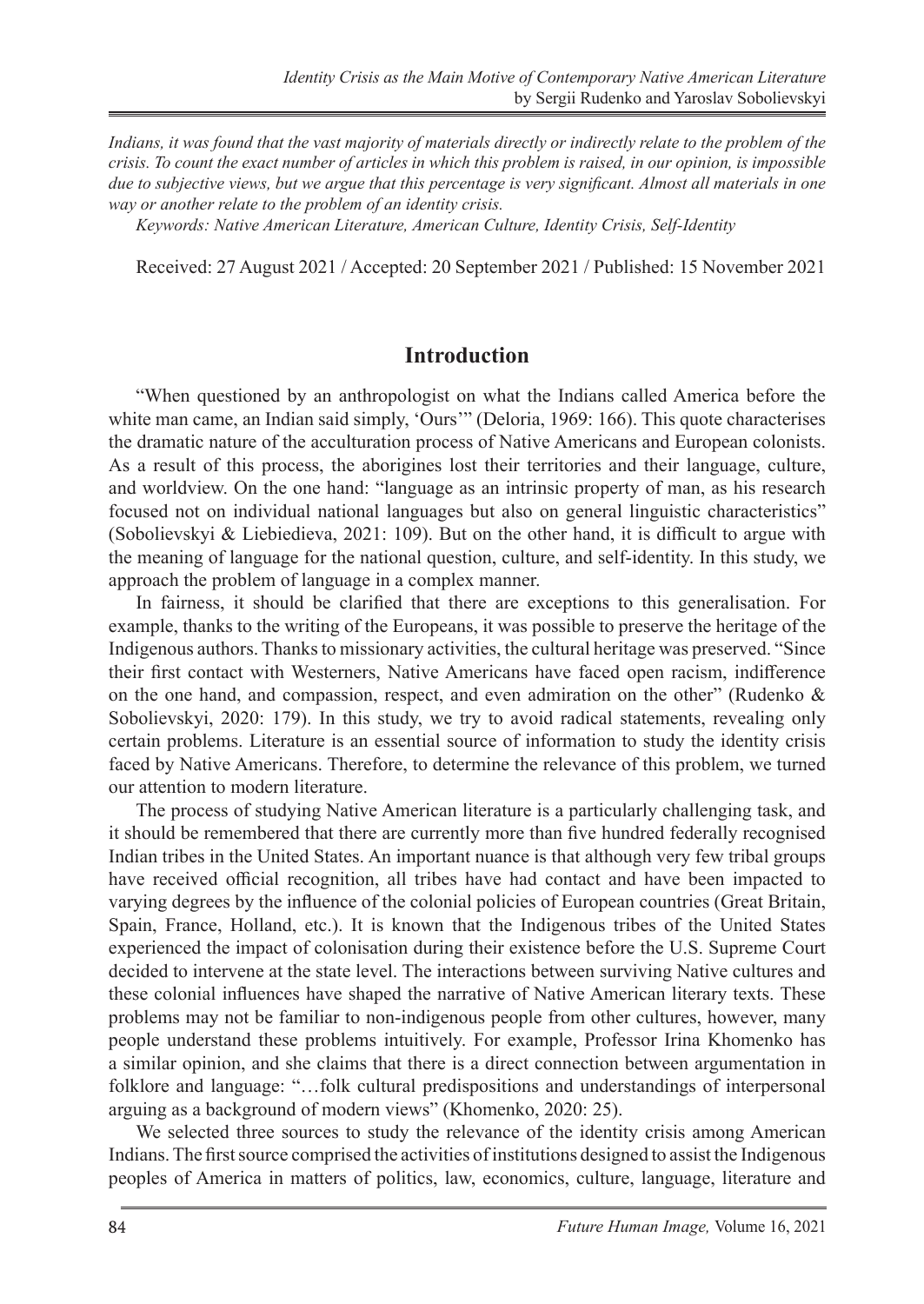philosophy. The second source of information was articles in periodicals written by both Indigenous people and researchers of other nationalities. An important feature of the research was the search for the mention of the problem of the identity crisis and how frequently it was mentioned. The third source of information was books written by both Indigenous authors and representatives of other peoples. The publications had to be modern and had to reflect reality.

#### **Native American Organisations Serving the Community**

In studying the activities of Native American organisations, we looked at the statutes and objectives of these institutions to determine the importance of the concept of identity. A list of these 25 institutions includes American Indian Business Leaders (AIBL); the American Indian Higher Education Consortium (AIHEC); the First Nations Development Institute; the American Indian College Fund; the American Indian Policy Center; the National Indian Council on Aging (NICOA); the Native American Disability Law Center; Americans for Indian Opportunity; the Association of American Indian Affairs (AAIA); the American Indian Society of Washington, DC; the National Alaska Native American Indian Nurses Association (NANAINA); the National Indian Child Care Association; the National Native American Law Enforcement Association (NNALEA); the Native American Art Council; the Native American Capital (NAC); Native American Today; the Native American Financial Official Association (NAFOA); the Native American Journalists Association (NAJA); the Native American Rights Fund (NARF); the Indian Country Media Network; The Native American Times; the National Native American AIDS Prevention Center; the National Native American Bar Association (NNABA); the American Indian Science and Engineering Society (AISES); Women Empowering Women for Indian Nations.

Analysis revealed that the organisations have common motives, which are manifested both in the slogans (for example, culture, tradition, language = Indigenous Identity) and in their purpose. Some organisations, such as The Native American Disability Law Center, are dedicated to helping people with special needs, but they also care about mental health and respect the individual, the community, and the laws they seek to uphold. Founded by Ladona Harris in 1970, AIO draws on traditional Indigenous philosophy, and Americans for Indian Opportunity promotes, from an Indigenous perspective, the cultural, political, and economic rights of Indigenous peoples in the United States and around the world.

For example:

"The American Indian Society has worked to support the goals it established in 1966:

- to preserve Indian culture and perpetuate Indian tradition;
- to promote fellowship among members of all American Indian tribes;
- to enlighten the public and encourage a better understanding of the Indian people;
- to assist young Indian boys and girls in their academic studies through its scholarship program.

We hope you will join us to support the next generation of native leaders and continue our work to preserve Indian culture in this nation" (American Indian Society of Washington).

The very first goal is the need to preserve Indian culture; the word 'preserve' implies that there is a need to protect it from someone or something, which means there is a threat. The Native American identity crisis can be confronted by educating the public and facilitating communication between members of different tribes.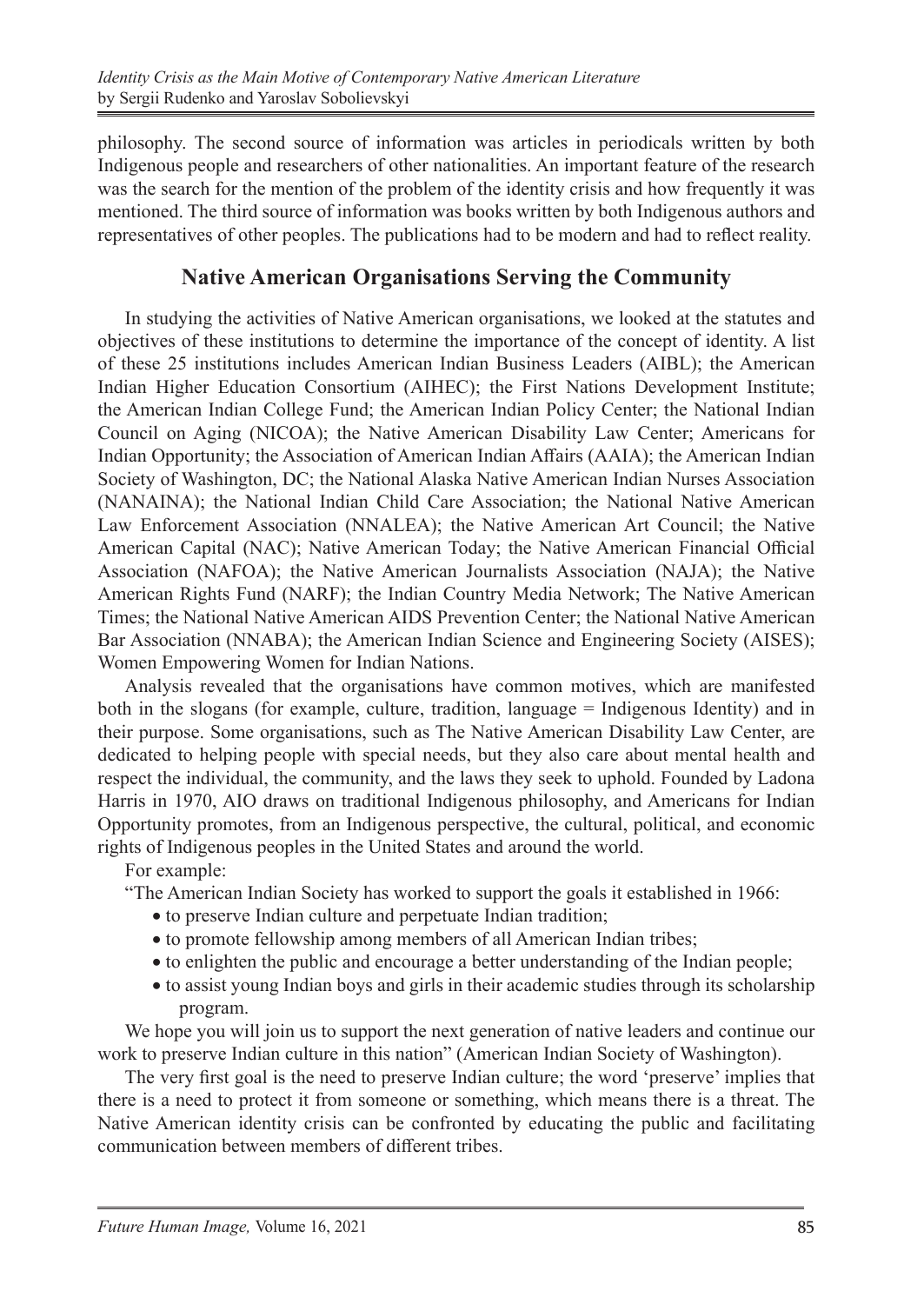## **American Indian journals and identity**

The list of American Indian journals that address the crisis is long: *the American Indian Culture and Research Journal; the Journal of American Indian Education; the American Indian Quarterly; Ethnic and Racial Studies; the American Indian Law Review; Studies in American Indian Literatures; the Journal of the Native American and Indigenous Studies Association; the Indigenous Policy Journal.* This list, which is far from complete, only includes frequently cited journals. This study analysed articles in nine journals published over the last three years. The total number of articles published over this period is approximately 550, including book reviews, scientific reports, and opening words. It is very difficult to determine the exact percentage of articles that relate to the topic of the crisis, but according to our estimates, more than half of the articles directly or indirectly relate to the problem of an identity crisis, loss of heritage, the threat of loss of culture, and political, social and legal problems.

The first journal worth mentioning is *the American Indian Culture and Research Journal*, published since 1971. This journal is a renowned multidisciplinary journal dedicated to the publication of interdisciplinary research in the study of Native American peoples. In addition to articles, the journal publishes reviews of books and literature. The journal's topics are diverse, covering the fields of history, anthropology, geography, sociology, political science, health care, literature, law, education and art. It is published by the Center for American Indian Studies at the University of California, Los Angeles. While the first journal is devoted to culture, education is the focus of the scientific journal, the *Journal of American Indian Education,* founded in 1961. This scholarly journal contains original articles on the education of American Indians, Alaska Natives, Hawaiian Natives, and Indigenous peoples around the world, including Aboriginal, Maori, Native American peoples and others. The peer-reviewed *American Indian Quarterly* is an interdisciplinary journal that publishes articles on the anthropology, history, literature, religions and arts of Native Americans. The scientific journal covers a variety of issues and topics related to the life and work of the Indigenous peoples of America.

Another example is *Ethnic and Racial Studies,* which aims to be the leading journal that analyses the role of race, racism, ethnicity, migration, and forms of ethnonationalism. These social phenomena are at the heart of many of the modern world's major social and political issues. As for the legal field, it is important to mention the scientific journal *American Indian Law Review*. The journal publishes articles that analyse changes in legal issues affecting Native Americans and Indigenous peoples in America and around the world. Although the journal adheres to the traditional legal review format, it offers in-depth articles by legal scholars, lawyers and other expert observers. In addition, the review features comments and notes written by students and editors on a wide range of topics related to Indian law. The only journal in the United States that focuses exclusively on American Indian literature is *Studies in American Indian Literatures.* With a broad scope of scholars and creative contributors, this journal is on the cutting edge of activity in the field. The journal's broad definition of "literatures" includes all written, spoken, and visual texts created by Native peoples. Finally, the policy of the scholarly journal, *Journal of the Native American and Indigenous Studies Association*, promotes the convergence of Indigenous peoples despite their geographical location. Scientific journal editors strive to create a dynamic intellectual space for communication and exchange of excellent scientific knowledge related to Indigenous research.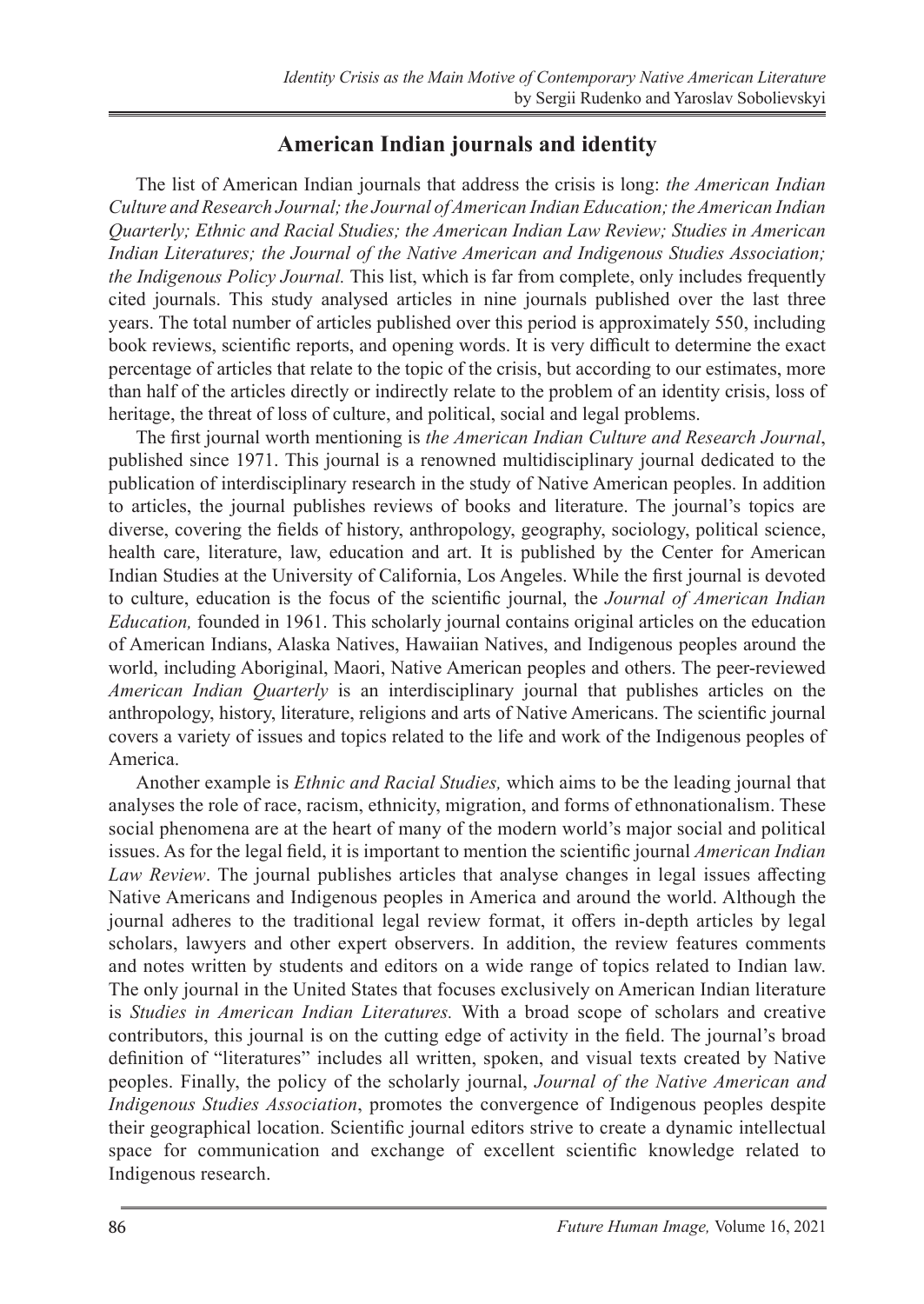Using the example of one issue of one journal, we aim to demonstrate the significance of the problem of identity crisis to extrapolate this to other publications. Almost all materials in one way or another relate to the problem of the identity crisis. It seems impossible to calculate the exact number and percentage of publications on this topic due to the subjectivity of the approach, but here are some examples. The introduction discusses the structural racism of colonialism that continues to have many negative impacts on Indigenous peoples, and the impact of COVID-19 is no exception. The theme of the special issue, while focusing on the impact of the pandemic, touches on the resilience of Indigenous communities and the importance of self-determination in public responses. This theme is also evident in the rest of the articles. Examples of the titles of articles and the formulation of problems are as follows:

*Urban American Indian Caregiving during COVID-19* (2020).

*Risk and Resilience Factors in Urban American Indian and Alaska Native Youth during the Coronavirus Pandemic* (2020):

"American Indians and Alaska Natives suffer disproportionately from poverty and other inequities and are vulnerable to adverse health and socioeconomic effects of COVID-19" (D'Amico et al., 2020).

*Stress and Coping among American Indian and Alaska Natives in the Age of COVID-19*  (2020):

"Despite demographic similarities, American Indian/Alaska Natives exhibited more stressors related to COVID-19 as well as higher depressive symptom scores compared to non-Hispanic whites" (Burton et al., 2020).

*COVID-19, Intersectionality, and Health Equity for Indigenous Peoples with Lived Experience of Disability* (2020):

"We propose a "call to action" framework comprising four elements: (1) guaranteeing selfdetermination for tāngata whaikaha; (2) addressing all forms of racism, ableism, and other structural forms of oppression; (3) rectifying historical injustices; and (4) allocating resources for the pandemic and beyond in alignment with need" (Jones et al., 2020).

*First Nations' Survivance and Sovereignty in Canada during a Time of COVID-19* (2020), "First Nations people in Canada have demonstrated and continue to demonstrate persistent and resilient cultural, linguistic, and traditional endurance: survivance. The devastation resulting from centuries of health pandemics such as smallpox, influenza, cholera, tuberculosis, measles, and scarlet fever reinforces the ongoing resilience of First Nations people, cultures, and traditions in Canada. Despite the history of pandemic-related trauma and myriad social, political, environmental, and health challenges, as well as the added burden that COVID-19 is placing on the healthcare system in Canada, First Nations organisations and leadership are enacting their inherent rights to sovereignty and governance" (Rowe et al., 2020).

## **Native American writers and their books**

Books written by Native American peoples describe their vision of the problems that plague them. Identity crisis problems can be considered in the example of a separate nation. The book *Eastern Cherokee Stories: A Living Oral Tradition and Its Cultural Continuance* (2019) is an in-depth study of the traditions of the Eastern group of Cherokee Indians. The conditions creating this work are quite typical. Sandra Muse Isaacs, the author, grew up in Detroit but reunited with her heritage while living in Cherokee, North Carolina, where she pursued her PhD in English and cultural studies. The author has not proposed any new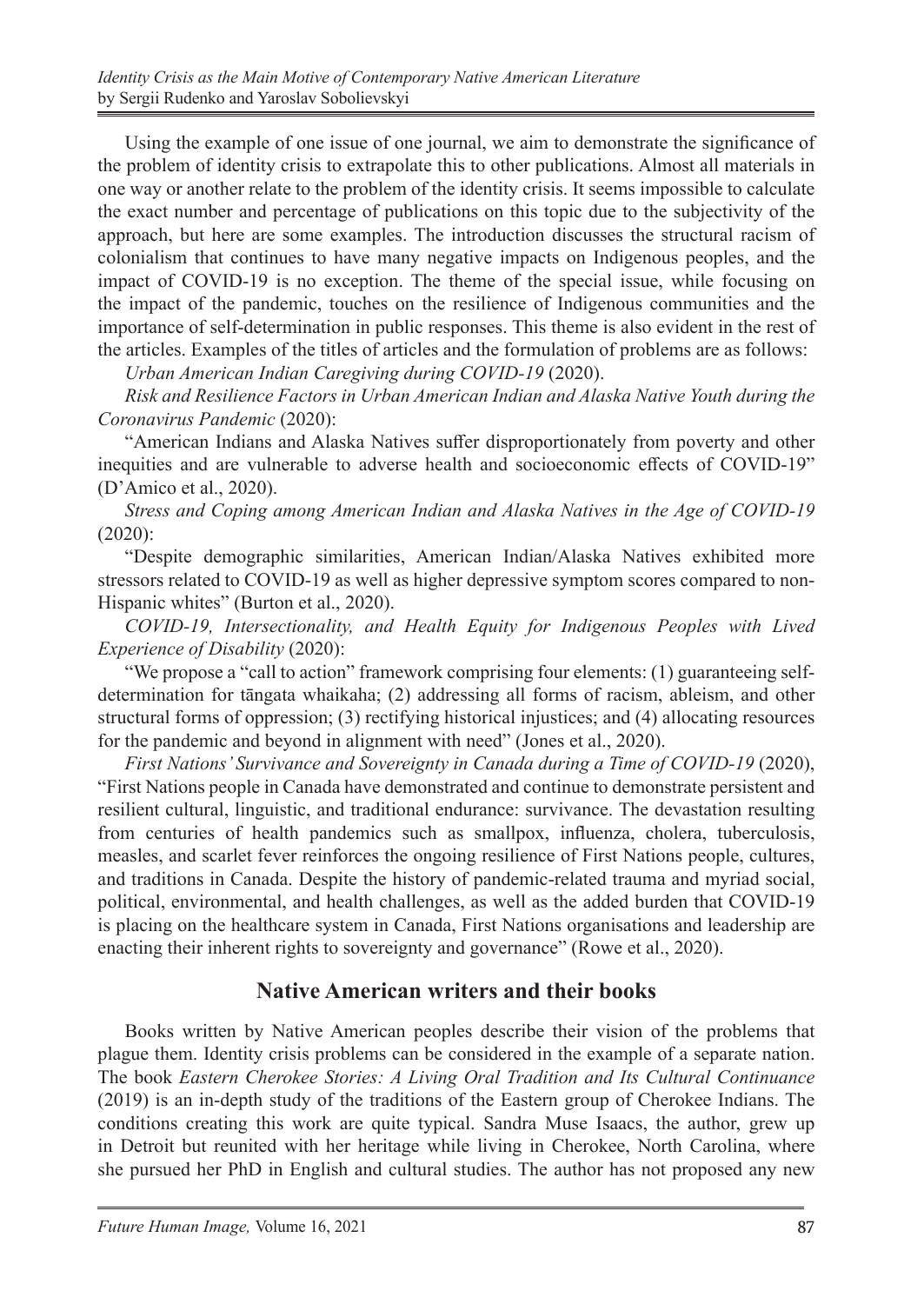methodologies, but her research is extremely interesting. A characteristic feature of the work is a mix of stories from both respected residents and native people. Her book contains five chapters, and the language balance is achieved using terminology in the Tsalagi language with English explanations. The idea is to steal the traditions politically and to share the research with a wide audience. Central to the study are two ideas: "coming together" (*gadugi*) and the "right path" (*duyvkta*) – which, according to the author, determine the fundamental principles of the Cherokee worldview (Isaacs, 2019).

On the other hand, this work could be seen as a study of the process of acculturation and the coexistence of Indigenous peoples and settlers/colonists. Celine Carayon, assistant professor of history at the University of Salisbury, Salisbury, MD, specialises in the study of French colonial history and Native American history. In her book *Eloquence Embodied: Nonverbal Communication among French and Indigenous Peoples in the Americas (2019), she has* outlined a thorough study of the history of non-verbal communication between the first French explorers, settlers, and Native Americans in the  $16<sup>th</sup>-18<sup>th</sup>$  centuries. The research is based on *Jesuit Relations*, a 17<sup>th</sup> century literary and historical monument; this is the correspondence of New France missionaries with Europe, published mostly in Paris in 1632-1672 (Carayon, 2019). The uniqueness of this work is that the author argues that scholars have over-emphasised the complexity, even the impossibility, of intercultural communication in early America, due to strong modern skepticism about probable success in non-verbal communication. Also, she traces the vast role of non-verbal communication, not only in basic forms such as asking for directions, or food or shelter, but also in complex diplomatic and religious conversations. The following researcher touches on a slightly different problem in his research. Author of a similar study, Gonzalo Lamana, associate professor in the Department of Hispanic Languages and Literature at the University of Pittsburgh, writes an intellectual history in his monograph *How "Indians" Think: Colonial Indigenous Intellectuals and the Question of Critical Race Theory*  (2019). The author's temporal range begins in 1492, when Christopher Columbus's Spanish crew first landed in America, through to the Spanish colonisation of Peru in the seventeenth century. From Lamana's perspective, colonialism and the forms of domination that it entails are supported by notions of white supremacy, which predominate among Spaniards. But, at least in theory, it is not necessarily to skin colour (Lamana, 2019: 17). The author describes the way Andean Indigenous peoples and Spanish colonists came to understand (as well as misunderstand) and interact with each other.

A unique collection of essays, *Decolonising Research: Indigenous Storywork as Methodology* (2019), compiled by Native researchers from Canada, Australia, New Zealand, is a good example of collective work. It joins other outstanding works on decolonisation, such as *Decolonising Methodologies: Research and Indigenous Peoples* by Linda Tuhiwai Smith (1999, 2012) and *Indigenous and Decolonizing Studies in Education: Mapping the Long View* by Smith, Eve Tuck and K. Wayne Yang (2019). There is an interesting thought about decolonisation in the foreword of this book; the author believes that by studying private stories, we can get more authoritative information than if we study the comments of unbiased scholars. "…we mostly hear that version from a dominant perspective that has assumed the right to tell the stories of the colonised and the oppressed that they have re-interpreted, represented, and re-told through their own lens" (Archibald, 2019: XI).

This book emphasises the rights to self-determination guaranteed by the United Nations Declaration on the Rights of Indigenous Peoples. In the context of the work required for decolonisation, these essays embody the unique experiences of scholars who work in the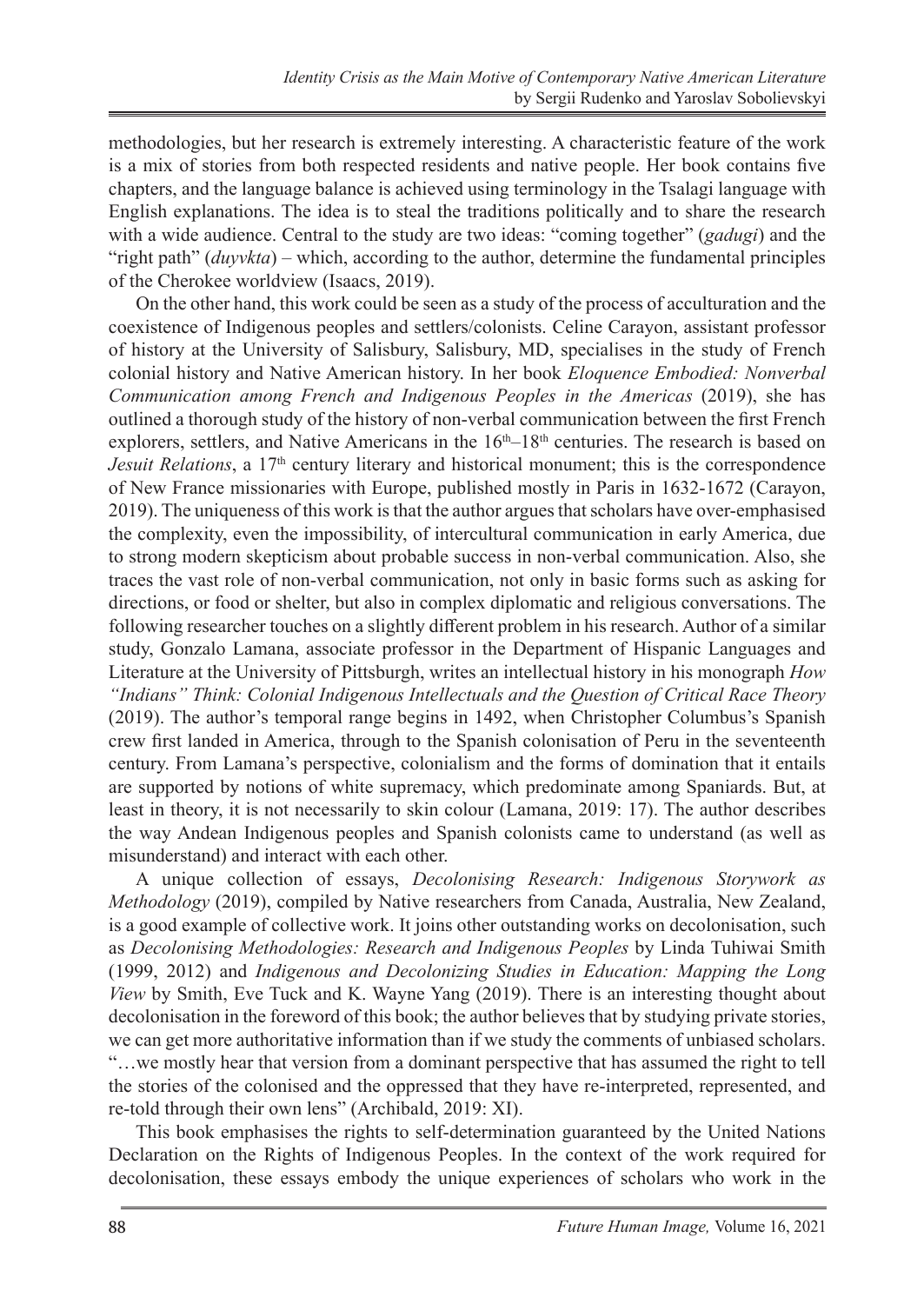territory of representatives of different nations and communities. Languages, land, society, and many other key questions in the essays demonstrate the depth of understanding of the problems.

Earlier, in 2008, Jo-Anne Archibald conducted an active study into the culture of the native people of America. She worked closely with tribal elders and renowned storytellers, collecting and organising both traditional and personal stories to describe life experiences. She published the book *Indigenous Storywork: Educating the Heart, Mind, Body, and Spirit* (2008), in which she described oral stories of Indigenous peoples. According to the author, the stories are an important source of information about the life of Indigenous peoples. She believes that stories can serve as teaching tools (Archibald, 2008). The issue of education is extremely acute for American Indian society since there is still no teaching model that takes into account the needs of Indigenous people and historical justice. In 2015, researchers found that 87% of primary school curricula focusing on Native American culture were dedicated only to Native American history, and more than half of the U.S. states did not even mention Native Americans by name. There is a false impression that this topic is not worthy of coverage in literature and education, which directly affects the identity crisis of the Indigenous population. The book *An Indigenous People's History of the United States for Young People* (2019) describes the current situation; most schools in the United States limit the teaching of Indigenous culture to the Thanksgiving story. This book seeks to change that, starting in pre-European North America and continuing to the present, ending with a chapter on recent Standing Rock activity (Dunbar-Ortiz, 2019).

Besides culture, politics, and history, writers often turn to the topic of ecosophy since a wellknown feature of the worldview of the Indigenous peoples of America is not anthropocentrism but ethnocentrism. Roberts, an assistant professor of history at Bowdoin College, examines the life and work of colonial leaders, showing how they influenced social and commercial relations in the Connecticut Valley and Boston and Europe throughout the West Indies. In his book, *Colonial Ecology, Atlantic Economy: Transforming Nature in Early New England* (2019), the author analyses how Indigenous people and Europeans forged communication and trade in the regional and transatlantic economy of New England. The book shows how the rise of modern capitalism took place and how it changed the ecological landscape of the 18-  $19<sup>th</sup>$  centuries (Roberts, 2019). Mythology, which we believe is an integral part of a person's worldview, is deeply rooted in the culture of the Indigenous population of America. The book *The End of the Myth: From the Frontier to the Border Wall in the Mind of America* (2019) is not the first of its kind, but it is one of the latest to address this topic. The author proposes an intellectual history of the border myth, details the genocide that accompanies territorial expansion, and explores the pathological symbiosis of capitalism and the inherent promise of the frontier. Grandin describes in detail how, from the earliest days of its existence, America's national border: "Didn't just move occasionally, in response to episodic war or diplomacy, but constitutively as a quality of its being" (Grandin, 2019: 31).

Grandin's work is the first to argue that the myth of borders is dead, pointing to the wall as evidence that separates the past from the present as clearly as it is intended to separate Mexico from the United States. For more than two centuries, war-driven territorial and economic expansionism has allowed Americans to hide deep social and political divisions with an expansionist imperative narrative. According to Professor Oleg Bazaluk, unfortunately, in the history of America, the issue of peace and war has been raised quite often, despite the peaceloving intentions of the leaders. "The creators of the American democracy made a significant contribution to the comprehension of war and peace in international relations… Charles-Louis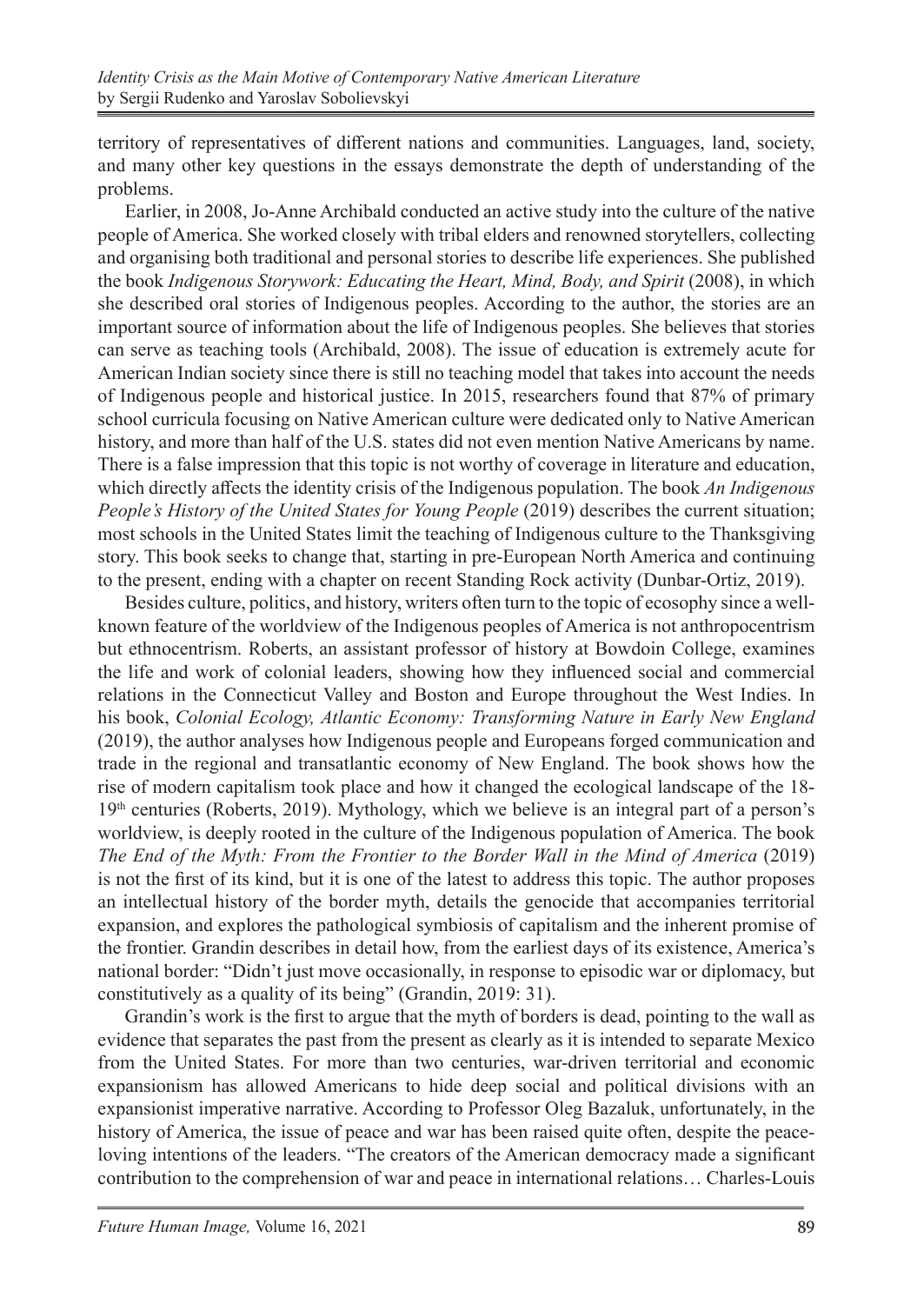de Montesquieu, Thomas Paine, Thomas Jefferson, and others defended the idea that the law was able only to stop the violence, but not eradicate it; that the destinies of independence of states, and the Republican system, depended only on the moral development of people" (Bazaluk, 2017: 96-97)

Gender issues are also relevant for Native American writers. In *Indigenous Women Writing and the Cultural Study of Law* (2017), the author emphasises the ways that Indigenous women are enacting their sovereignty by writing about Indigenous issues of Native America. Suzack focuses on Indigenous women writers such as Leslie Mar Mon Silko (Laguna Pueblo), Beatrice Culleton Mosionier (Canadian Metis), Louise Erdrich (Turtle Mountain Band of Chippewa), and Winona LaDuke (Ojibwe White Earth Band of Chippewa) (Suzack, 2017). Each of the four Indigenous women has written novels to address real issues that continue to impact Indigenous women's sovereignty. The author discusses these novels in relation to real-life Supreme Court cases that have addressed concerns around gender identity, blood quantum, domestic violence, and land to show the importance of Indigenous women's voices through writing. The second example is a book written by the Indian rights activist Winona LaDuke, who was a Green Party vice-presidential nominee in 1996. Although she has written many relevant books, her artistic debut is a provocative novel based on her own life experiences, *Last Standing Woman* (1997). The author skillfully combines social experience with a mythological picture. The novel, which is set in the White Land Reservation in Minnesota, covers three centuries, with the main events taking place in the  $20<sup>th</sup>$  century. At the centre of the plot is the struggle for dignity and self-determination against the crisis of self-identity (LaDuke, 1997). The focus is on strong women who resist ongoing U.S. persecution and corrupt tribal governments. Other books by the author on this topic are *All our Relations: Native Struggles for Land and Life* (1999), about the drive to reclaim tribal land for ownership; *Recovering the Sacred: the Power of Naming and Claiming* (2005), a book about traditional beliefs and practices; *The Militarization of Indian Country* (2013); *The Sugar Bush* (1999); *The Winona LaDuke Reader: A Collection of Essential Writings* (2002); *All Our Relations: Native Struggles for Land and Life* (1999).

In the search for the identity of Native Americans, a classic work is the book *The Search for an American Indian Identity: Modern Pan-Indian Movements* (1971). "Pan-Indian," the author notes, "…seems first to have been used in 1950 by Charles S. Brant in a study of the Native American Church" (Hertzberg, 1971: 291).

Since that date, the term has frequently been employed by anthropologists and ethnohistorians (whether Indian or non-Indian), although seldom by the Indian actors themselves. In conceptual asides to her historical narrative, Hertzberg contrasts "pan-Indianism" with "assimilation," the "melting pot," and other terms that characterise the nature of interaction on an ethnic frontier. However, it would be a mistake for present-day readers to take the title of her volume seriously and to approach it for social-psychological interpretations of identity and "the self" on that frontier (for such discussions, consult the work of Neils W. Braroe, Robert V. Dumont, Jr., and Robert K. Thomas). Hertzberg gives her readers scholarly history that is based closely on relevant documentary sources and occasionally enlivened by comparisons with the immigrant experience of the early 20<sup>th</sup> century.

The importance and relevance of studying the literature of Indigenous people of America are undoubted. To better understand their worldview and the crises they face, we will give an example of the importance of the study. The *Cambridge Companion to Native American Literature* (2012) provides an up-to-date and significant overview of a new area of literary research related to Native American culture. The collection includes texts of various genres in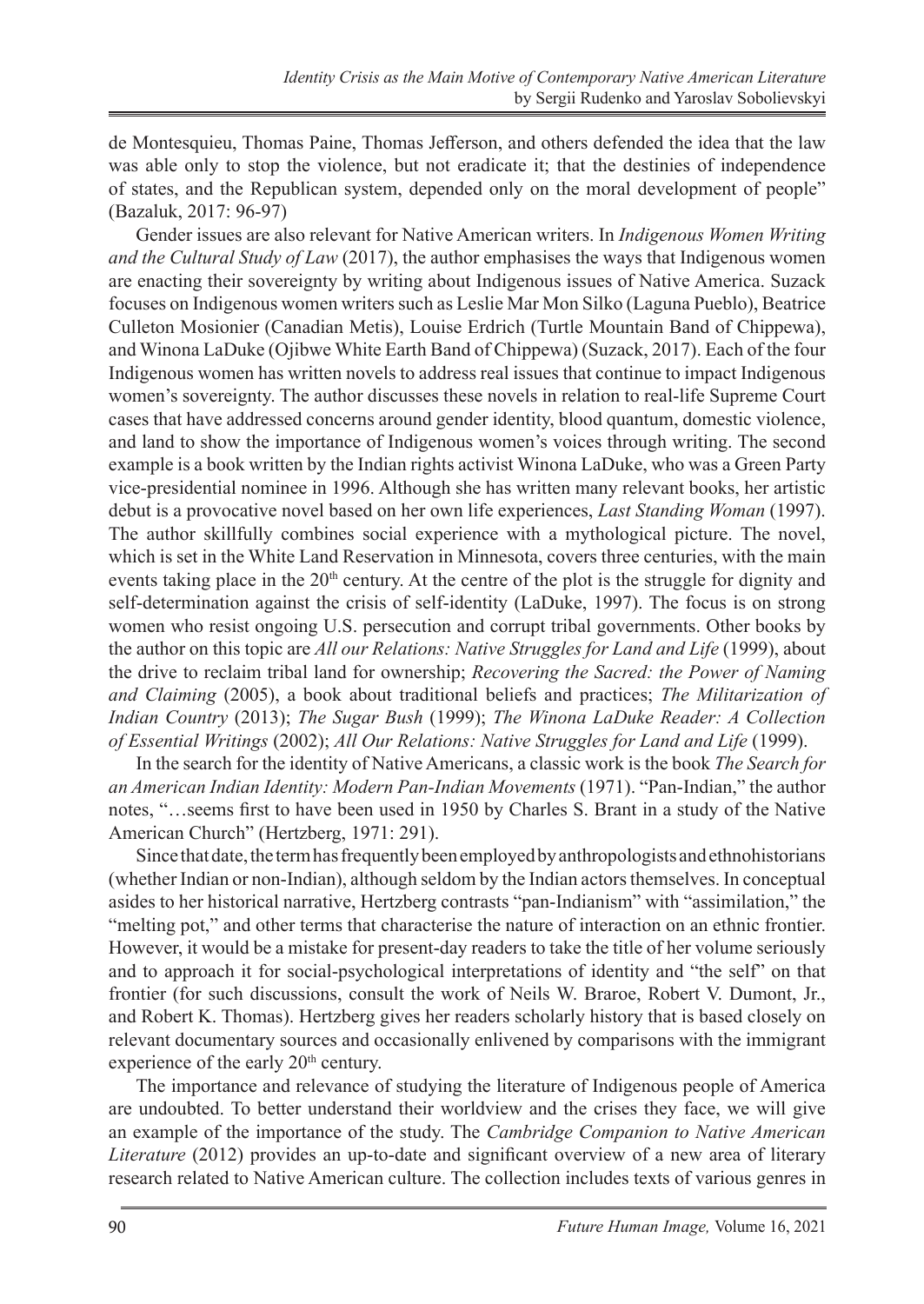the language of the American Indians from the  $18<sup>th</sup>$  century to the present day. The companion consists of seventeen chapters, each written by professional scholars, both Indigenous and non-Native Americans, Europeans, etc. This companion describes historical and cultural contexts and raises gender issues. A wide variety of authors and genres cover not only the 18 to 19<sup>th</sup> centuries but also the 20<sup>th</sup> century (Momaday, Silko, Welch, Ortiz, Vizenor, Erdrich, Harjo, Alexie), and the work includes biographies of forty authors. Complementary to the text are maps, chronology charts detailing Native American and American literature, and their links to important social, cultural, and historical events. According to Ray B. Browne: "[This book should have been titled] "Native American Writers" because it is concerned with the authors, not the literature. Limiting the discussion to full coverage of the literature of native and mixedblood Americans, the volume is very useful" (Browne, 2006: 98-99).

#### **Conclusion**

Research on the presence of an identity crisis in the modern narrative of American Indians indicates that this problem is urgent. To search for signs of this issue, the study focused on the activities of 25 organisations that are designed to preserve the culture of Indigenous peoples, specifically to help in social and economic spheres. All these organisations support the preservation and transmission of values, heritage, and spiritual culture. Thus, by their very essence, they resist the crisis of identity in one way or another. This study analysed publications in nine scientific journals devoted to American Indian culture, which include approximately half a thousand articles and reviews. In a broad range of journal articles that covered different topics, from literary reviews to medical problems, the topic of identity crisis was pervasive, as illustrated by the examples mentioned. It was found that the overwhelming majority of materials directly or indirectly relate to the problem of the crisis, which indicates the need for fundamental research in this area to mitigate the crisis.

## & **References**

*American Indian Society of Washington, DC* (2021) Available online: https://aisdc.org

- Archibald, J.-A. (2008). *Indigenous storywork: educating the heart, mind, body, and spirit*. UBC Press.
- Archibald, J-A., Lee-Morgan, J. and Jason De Santolo, eds. (2019). *Decolonising Research: Indigenous Storywork as Methodology*. London: Zed Books.
- Bazaluk, O. (2017). The Problem of War and Peace: а Historical and Philosophical Analysis. *Philosophy and Cosmology*, *18*: 85-103.
- Browne, R.B. (2006). The Cambridge Companion to Native American Literature. *The Journal of American Culture*, 29: 98-99.
- Burton, T., Adlam, J. E., Murphy-Belcaster, M., Thompson-Robinson, M., Francis, C. D., Traylor, D., Anderson, E., Ricker-Boles, K., King, S. (2020). Stress and Coping among American Indian and Alaska Natives in the Age of COVID-19. *American Indian Culture and Research Journal, 44* (2), 49–70. https://doi.org/10.17953/aicrj.44.2.burton
- Carayon, C. (2019). *Eloquence Embodied: Nonverbal Communication among French and Indigenous Peoples in the Americas.* Williamsburg, VA: Omohundro Institute of Early American History and Culture and Chapel Hill: University of North Carolina Press.
- D'Amico, E. J., Palimaru, A. I., Dickerson, D. L., Dong, L., Brown, R.A., Johnson, C. L., Klein, D. J., Troxel, W. M. (2020). Risk and Resilience Factors in Urban American Indian and